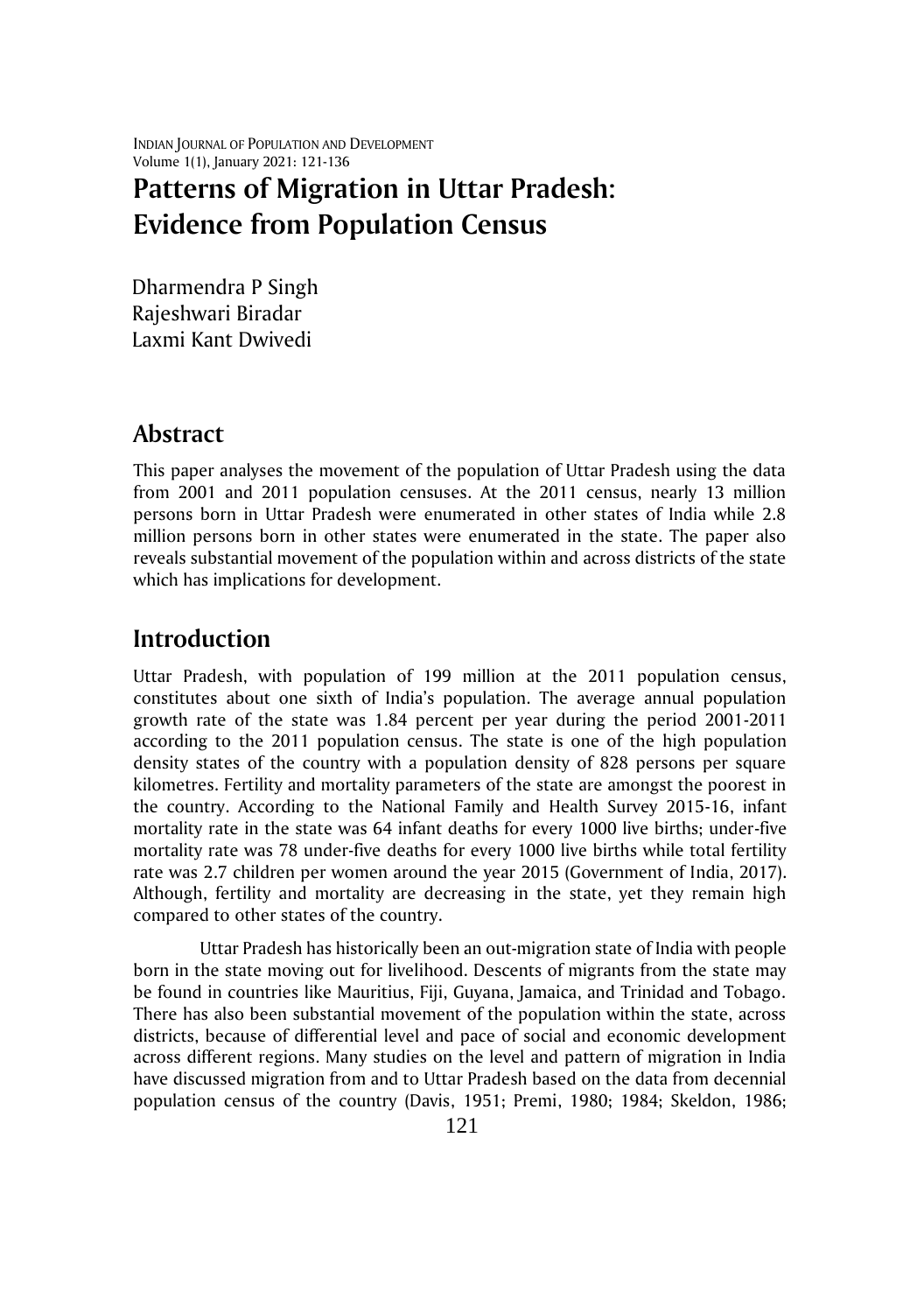Bhagat, 2010; Srivastava, 1979; Singh, 1996; 1998). There are also studies that are based on the data from the National Sample Survey. These studies have primarily analysed the determinants and characteristics of migrants (Keshri and Bhagat, 2012; Banerji and Raju, 2009; Singh, 2005; Kundu and Ray, 2012). Some of the studies have analysed the impact of migration on females (Lingam, 1998). However, to the best of our knowledge, there is no study which has analysed within-state, inter-district, migration in Uttar Pradesh. This paper attempts to analyse migration across districts of Uttar Pradesh in terms of the level, reasons for migration, educational status and work participation rate of migrants based on 2001 and 2011 census data. At the same time, the paper presents an over-view of the migration out of and into the state.

The paper is organized as follows. The next section of the paper describes the sources of data used in the analysis. The paper is based on the data on place of birth and place of enumeration collected at the decennial population census in India. Section three of the paper presents a snapshot of the movement of the population of the state along with some characteristics of the migrant population and reasons for migration. Section four of the paper describes the movement of the population within the state, across districts, and migration into the state from other states of India and from other countries of the world. The last section of the paper summarises the findings of the analysis and discusses their implications for social and economic development of different regions of the state.

### **Data**

The decennial population census of India is the main source of data on migration. In all decennial population censuses of India since 1872, migration status of the people has been collected in terms of "place of birth" and "place of enumeration". Since 1971, migration data were also collected about the of place of the last residence and the duration of migration. The place of birth and place of last residence of a person provide information on the spatial aspects of population movement, while the duration of residence at the place of enumeration provides information on the temporal aspects of migration (Singh, 2005). These data also cover the spatial movement of the population based on the crossing of geographical/administrative boundaries. During the population census, information about the exact distance moved is not collected but the distance travelled is classified in terms of short, medium, and long distance only.

The present study uses data about place of birth and place of enumeration from India's 2011 and 2001 population census which are classified by the place of birth, place of last residence and the duration of stay at the place of enumeration. Based on these data, an individual enumerated at a particular place at the time of population census may be classified into the following five mutually exclusive categories of migrants so that these five categories add up to the total population of the country or the state or the district: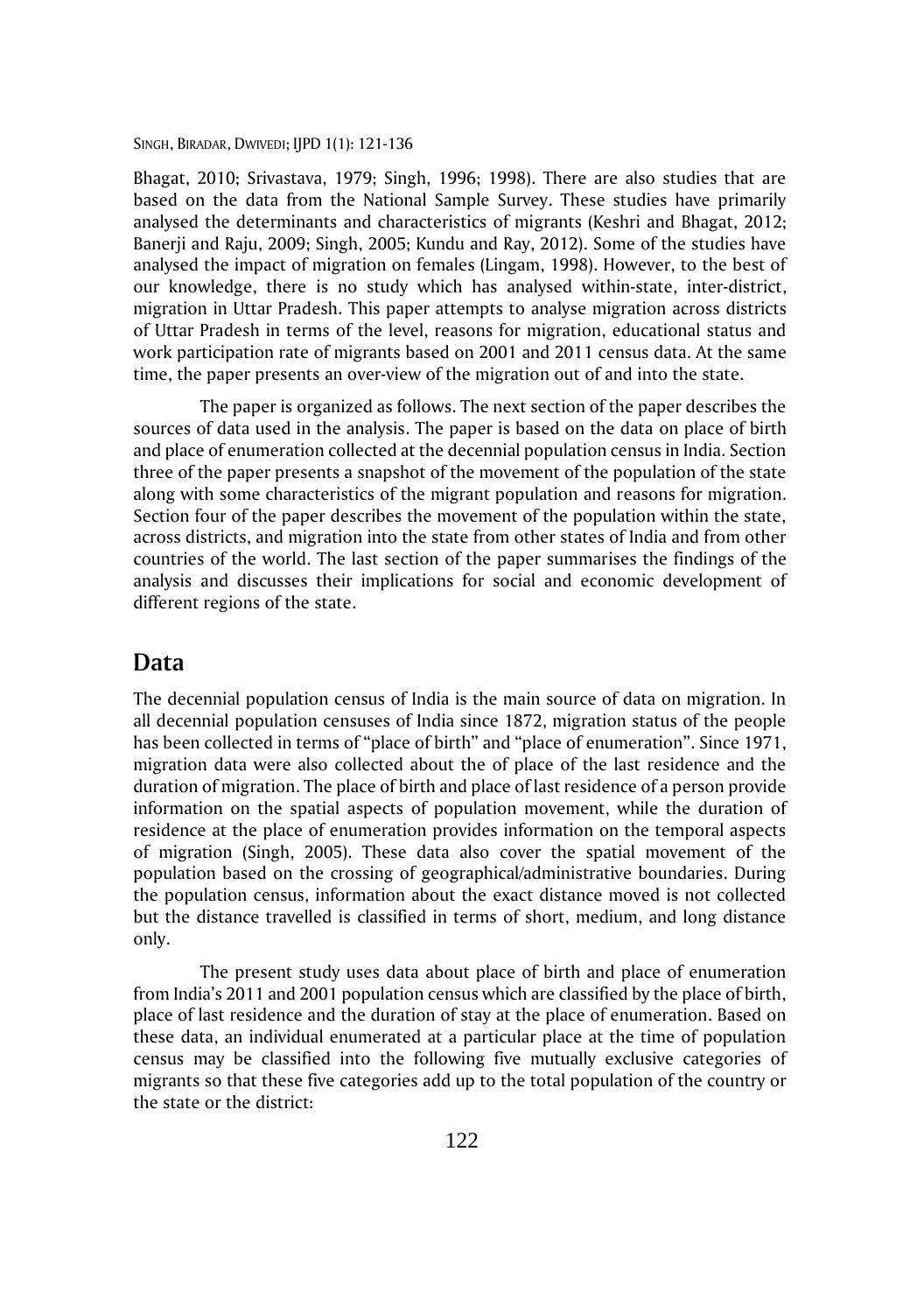- A. Non-migrants. Persons who are enumerated at their place of birth at the time of population census.
- B. Intra-district migrants. Persons who are enumerated at a place different from the place of birth within the same district.
- C. Inter-district migrants. Persons who are enumerated in a district but born in another district of the same state.
- D. Inter-state migrants. Persons who are enumerated in a state but born in another state of the country.
- E. International Migrants. Persons who are enumerated in India but born in other countries.

### **Migration in and out of Uttar Pradesh**

At the 2011 population census, almost 28 per cent population of Uttar Pradesh was classified as migrant population in the sense that this population was enumerated at the place different from the place of birth (Table 1). This proportion was around 24 percent at the 2001 population census. The proportion of population moving within the district and the proportion of population moving across the districts of the state have also increased over time. Similarly, the proportion of population moving in the state from other states of India has also increased. However, there has been a marginal increase in the proportion of the population moving into the state from other countries of the world. About 60 per cent of the migrant population in the state was withindistrict migrants while 31 per cent was inter-district migrants. Inter-state migrants constituted only 7 per cent of the state population at the 2011 population census. The migrant population of the state increased by 41 per cent between 2001 and 2011 compared to an increase of about 20 per cent in the non-migrant population.

| Migration             |         | 2011                |          |           | 2001     |          |
|-----------------------|---------|---------------------|----------|-----------|----------|----------|
| category              | Persons | Male                | Female   | Person    | Male     | Female   |
| Non-Migrant           | 72.2    | 89.6                | 53.2     | 76.1      | 92.3     | 58.1     |
| Intra-district        | 16.9    | 6.5                 | 28.3     | 15.1      | 4.3      | 27.1     |
| Inter-district        | 8.7     | 2.8                 | 15.1     | 7.0       | 2.4      | 12.1     |
| Inter-state           | 2.0     | 1.0                 | 3.1      | 1.7       | 0.9      | 2.6      |
| International         | 0.1     | 0.1                 | 0.2      | 0.1       | 0.1      | 0.1      |
| <b>Total Migrants</b> | 27.8    | 10.4                | 46.7     | 23.9      | 7.7      | 41.9     |
| Population            |         | 199812341 104480510 | 95331831 | 166197921 | 87565369 | 78632552 |
| 0.0011                |         |                     |          |           |          |          |

Table 1: Population of Uttar Pradesh by migration categories 2001 and 2011.

Source: Population census 2001 and 2011.

The composition of the population by the migration status is found to be radically different in females as compared to males. The proportion of the migrant population was substantially higher in females as compared to males. The volume of female migration was nearly 80 per cent. The sex ratio of the migrant population is estimated to be 4091 females for every 1000 males compared to the sex ratio of 542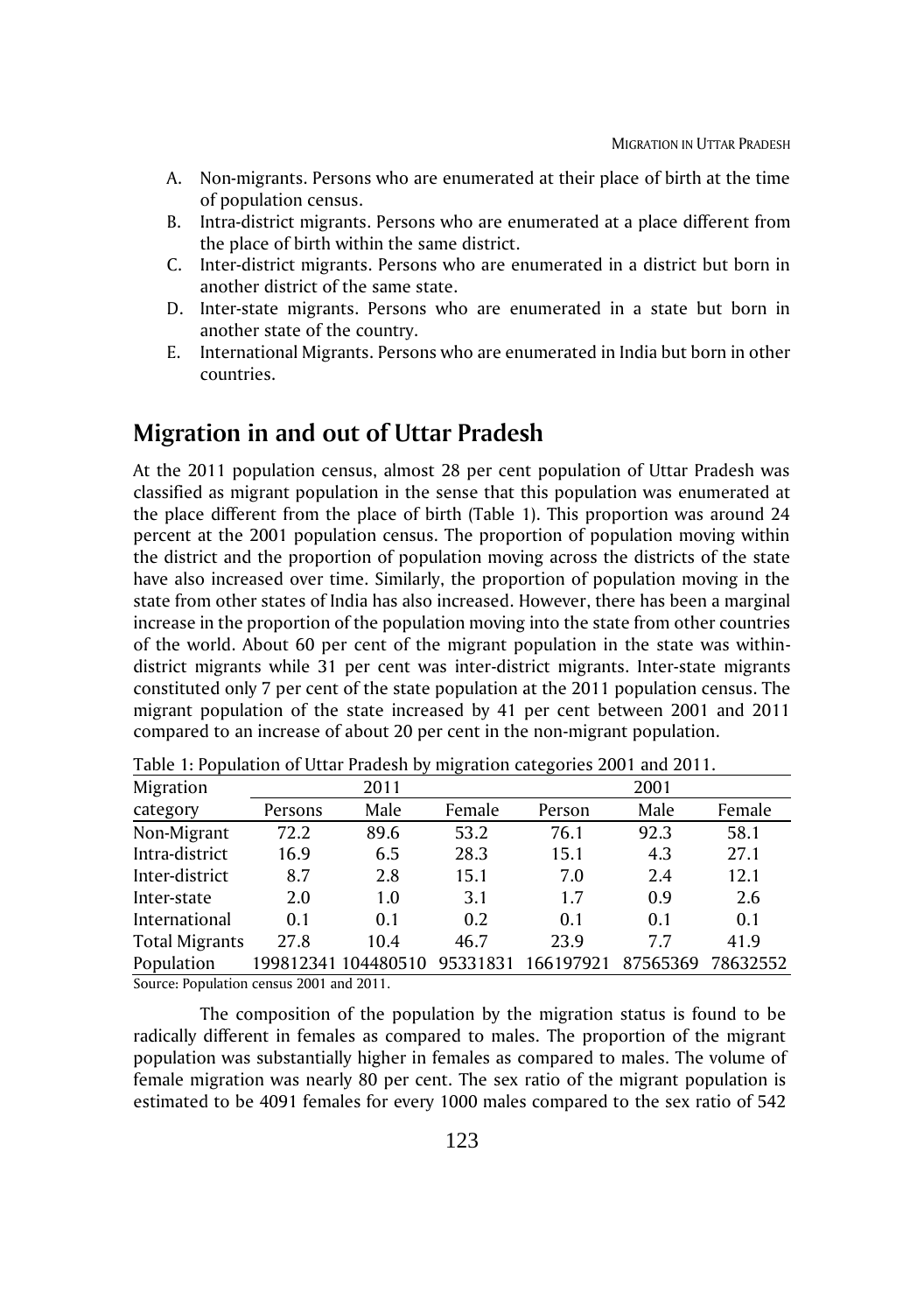females for every 1000 males in the non-migrant population according to the 2011 population census (Figure 1). Females out-numbered males in all categories of migrant population, although the sex ratio of the migrant population is found to be less favourable to females at the 2011 population census as compared to the 2001 population census.



Figure 12: Sex ratio (females per 1000 males) of different categories of migrant population in Uttar Pradesh, 2001 and 2011. Source: Authors

|--|

| Reason for Migration   |        | 2011   |        |        | 2001   |        |
|------------------------|--------|--------|--------|--------|--------|--------|
|                        | Person | Male   | Female | Person | Male   | Female |
| 1. Employment          | 12.96  | 39.89  | 3.07   | 13.93  | 39.27  | 3.47   |
| 2. Business            | 0.84   | 1.79   | 0.49   | 0.60   | 1.38   | 0.28   |
| 3. Education           | 1.22   | 3.38   | 0.43   | 1.27   | 3.65   | 0.29   |
| 4. Marriage            | 51.3   | 2.83   | 69.09  | 48.11  | 1.63   | 67.29  |
| 5. Moved after birth   | 1.09   | 2.31   | 0.64   | 0.68   | 1.35   | 0.40   |
| 6. Moved with ousehold | 19.98  | 29.76  | 16.39  | 19.91  | 27.03  | 16.98  |
| 7. Others              | 12.62  | 20.05  | 9.89   | 15.49  | 25.69  | 11.29  |
| Total                  | 100.00 | 100.00 | 100.00 | 100.00 | 100.00 | 100.00 |

Source: Authors' calculations based on 2001 and 2011 population census.

The reason for a very substantial movement of female population is the marriage of females (Table 2). By comparison, about 40 per cent of the male migrants moved in search of employment and this proportion was only around 3 per cent for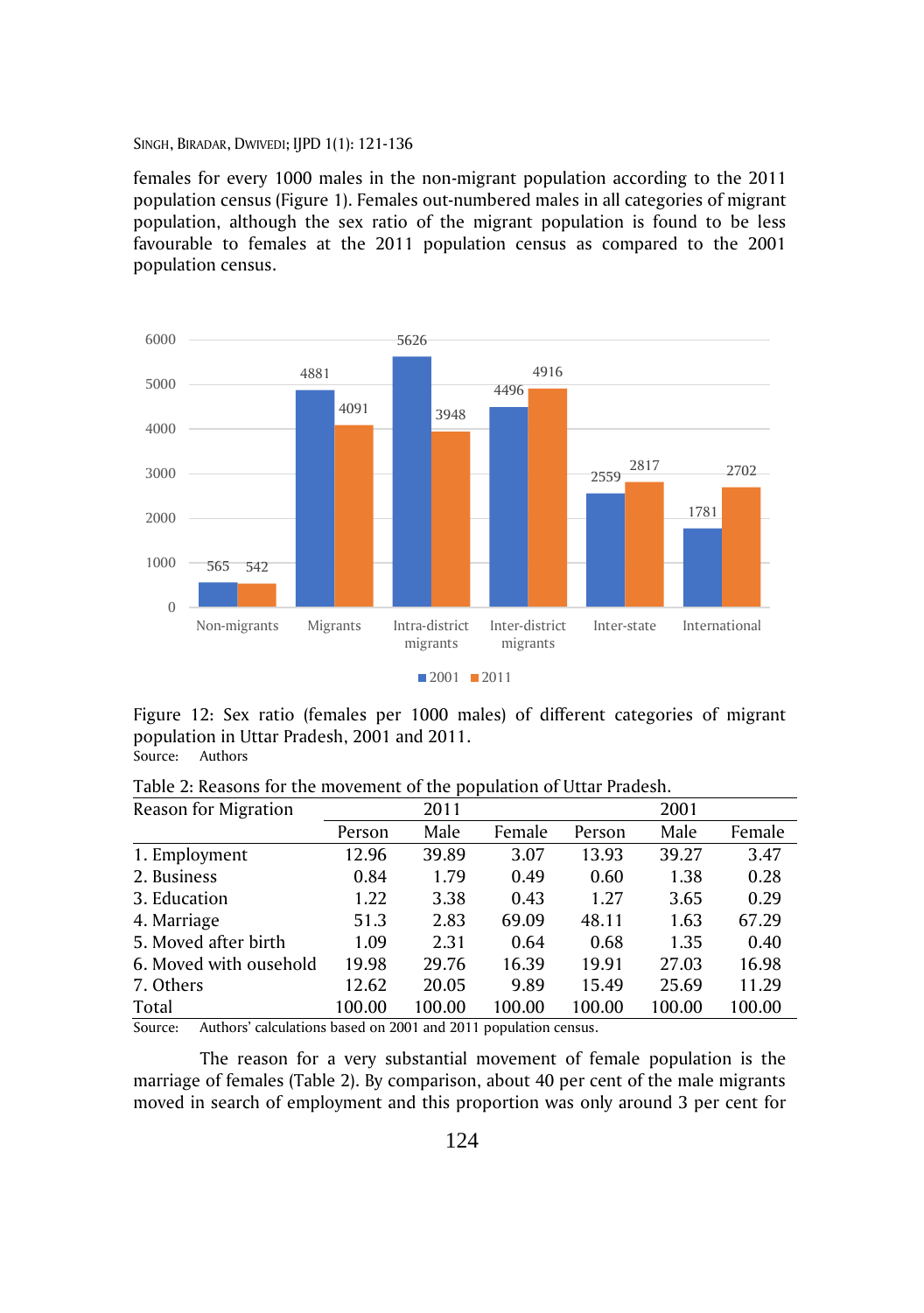females. A very small proportion of migrants, either male or female, moved for education purposes while a substantial proportion of the movement of both males and females was because of the movement of the entire household.

| Census Year |        | In-migration | Out-migration | Net migration |
|-------------|--------|--------------|---------------|---------------|
|             |        | rate         | rate          | rate          |
| 1991        | Person | 1.34         | 4.30          | $-2.95$       |
|             | Male   | 0.67         | 4.21          | $-3.55$       |
|             | Female | 2.12         | 4.39          | $-2.27$       |
| 2001        | Person | 1.69         | 5.79          | $-4.10$       |
|             | Male   | 0.90         | 5.89          | $-4.99$       |
|             | Female | 2.57         | 5.69          | $-3.12$       |
| 2011        | Person | 2.01         | 6.50          | $-4.49$       |
|             | Male   | 1.01         | 6.37          | $-5.37$       |
|             | Female | 3.11         | 6.65          | $-3.54$       |

Table 3: Inter-state migration rates in Uttar Pradesh 1991-2011

Source: Authors' calculations based on data available through 1991, 2001 and 2011 population censuses.

Table 3 presents in-migration, out-migration, and net migration rates for Uttar Pradesh during the period 1991 through 2011. Uttar Pradesh has always been an outmigration state in the sense that the number of persons who moved out of the state is substantially higher that the number of persons who moved into the state. According to the 2011 population census, nearly 13 million persons born in Uttar Pradesh were enumerated in other states of India while 2.8 million persons born in other states of the country were enumerated in the state.

| ັ<br>Reason for Migration |        | 2011   |        |        | 2001   |        |
|---------------------------|--------|--------|--------|--------|--------|--------|
|                           | Person | Male   | Female | Person | Male   | Female |
| 1. Employment             | 30.31  | 55.82  | 4.04   | 34.23  | 61.49  | 3.15   |
| 2. Business               | 1.14   | 1.83   | 0.44   | 1.49   | 2.59   | 0.24   |
| 3. Education              | 1.04   | 1.49   | 0.58   | 0.96   | 1.45   | 0.41   |
| 4. Marriage               | 24.91  | 1.04   | 49.51  | 24.27  | 0.48   | 51.39  |
| 5. Moved after birth      | 2.81   | 3.28   | 2.32   | 2.60   | 2.89   | 2.27   |
| 6. Moved with household   | 26.93  | 20.91  | 33.13  | 25.11  | 17.91  | 33.31  |
| 7. Others                 | 12.86  | 15.64  | 9.99   | 11.34  | 13.19  | 9.22   |
| Total                     | 100.00 | 100.00 | 100.00 | 100.00 | 100.00 | 100.00 |

Table 4: Reasons for out migration from Uttar Pradesh

Source: Authors' calculations based on 2001 and 2011 population census.

Table 4 presents reasons for out migration from the state. Among males, the mail reason is employment while marriage is the main reason of out migration for females. Moreover, reasons for out migration from the state have virtually remained unchanged as revealed through 2001 and 2011 population census. A substantial proportion of out migration from the state for employment suggests that adequate employment opportunities are not available in the state which push the jobseekers out of the state for employment.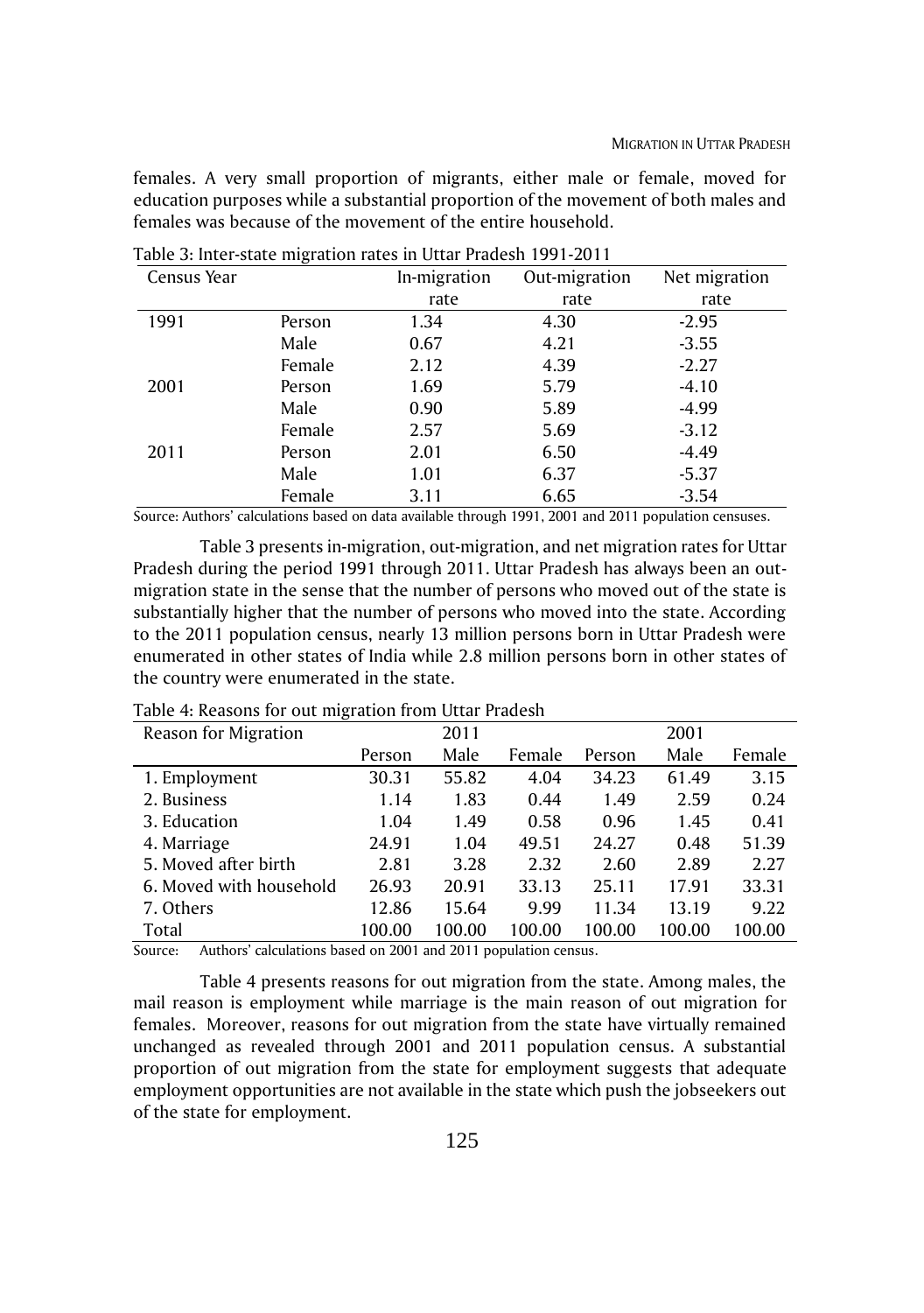| Gender |          | 2011         |          | 2001         |
|--------|----------|--------------|----------|--------------|
|        | Migrants | Non-migrants | Migrants | Non-migrants |
| Person | 46.66    | 61.42        | 34.47    | 49.22        |
| Male   | 72.57    | 64.44        | 66.53    | 54.87        |
| Female | 40.26    | 55.80        | 27.56    | 39.07        |

Table 5: Literacy rate (percent) of migrant and non-migrant population in Uttar Pradesh, 2001 and 2011.

Remarks: Non-migrants literacy rate is calculated by subtracting migrant population from the total population.

Source: Authors

Table 5 presents literacy rate of the migrant and the non-migrant population of the state at the 2001 and 2011 population censuses. The literacy rate, in India's population census, is defined as the proportion of population aged 7 years and above who can read and write with understanding (Government of India, 2011). The gender difference in the literacy rate of migrant and non-migrant population is very much evident from the table. The literacy rate of male migrant population is higher than that of male non-migrant population, but the literacy rate of female migrant population is lower than that of female non-migrant population. This difference may be attributed to the reason for movement. Male population moves primarily for employment where the level of education matters significantly. The main reason for the movement of females, on the other hand, is marriage where the level of education hardly matters.

Table 6: Work participation rate in migrant and non-migrant population of Uttar Pradesh, 2001 and 2011.

| Gender               |          | 2011         | 2001     |              |  |
|----------------------|----------|--------------|----------|--------------|--|
|                      | Migrants | Non-migrants | Migrants | Non-migrants |  |
| Person               | 18.9     | 23.7         | 17.9     | 25.6         |  |
| Male                 | 47.5     | 34.4         | 50.2     | 38.2         |  |
| Female               | 1.9      | 27           | 1.0      | 2 d          |  |
| $\sim$ $\sim$ $\sim$ | .        |              |          |              |  |

Source: Authors' calculations

Table 6 presents the work participation rate in migrant and non-migrant population of the state. Work, in the population census, is defined as participation in any economically productive activity with or without compensation, wages or profit. Such participation may be physical and/or mental in nature (Government of India, 2011). The work participation rate is defined as the proportion of population engaged in some work. Table 6 suggests that the work participation rate in the state has been higher in the non-migrant population compared to the migrant population. Moreover, there is big gap between the work participation rate in males as compared to females. However, the male work participation rate has decreased over time, but the female work participation rate has increase, albeit marginally. The increase in the female work participation rate may be attributed to the change in the definition of work in 2011 as compared to that in 2001 population census. In the 2011 population census unpaid engagement of females in household activities was also counted as work.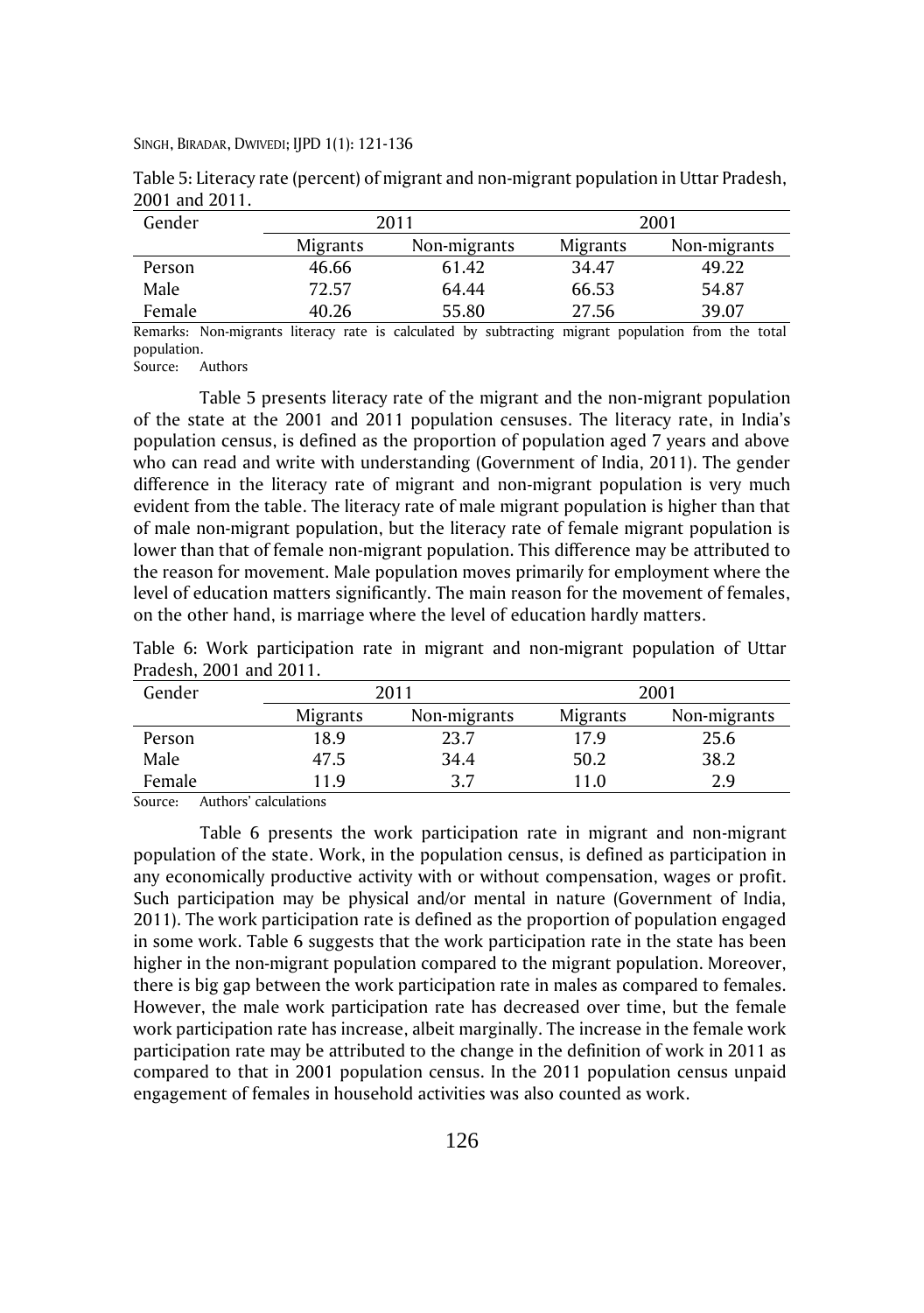### **Migration within Uttar Pradesh**

Very little is currently known about the migration within Uttar Pradesh. One approach to analysing the within state migration patterns is to measure and analyse the migration across the districts of the state. The measurement and analysis of interdistrict migration within the state is important as it reflects the inter-district diversity or inequality in the level of social and economic development. It is well known that movement of the population can be explained in terms of 'push' and 'pull' factors. More developed districts 'pull' the population from the less developed districts as they offer comparatively better livelihood opportunities. At the same time, it has also been argued that poorly developed districts 'push' the people to move out of the district because of limited and poor livelihood opportunities in the district. In this sense, pattern of migration across districts reflects the within-state, inter-district inequalities in social and economic development.

The inter-district movement of the population can be analysed in the longterm context and in the immediate context. The long-term movement of population across districts may be captured through the life-time migrant population decided on the basis of the place of birth and the place of enumeration. Table 7 gives the proportionate distribution of the population by the life-time migration status. There are only two districts in the state - Ghaziabad and Gautam Buddha Nagar - where lifetime migrants are more than the native population of the district – population born and enumerated in the district (Table 7). On the other hand, there are 15 districts in the state where life-time migrants constitute less than 25 per cent of the population of the district. The very large proportion of life-time migrants in Gautam Buddha Nagar and Ghaziabad districts of the state are primarily because of very large migration into these districts from other districts of the states and other states of the country. Both these districts are adjacent to the National Capital Territory of Delhi which may be the reason for the heavy migration into these districts from other districts of the state and from other states of the country. By comparison, the within-district migration in district Gautam Buddha Nagar is the lowest among all districts of the state. The inter-district coefficient of variation in the four categories of the life-time migrant population has been found to be the highest among migrants from outside the country but the lowest among intra-district migrants which means that in-migration from outside India is confined to selected districts of the state only. For example, in Siddharth Nagar and Maharajganj districts of the state, the proportion of life-time migrants from other countries is very high. These two districts adjoin the neighbouring country Nepal and people of Nepal appear to have moved into the district in search for livelihood opportunities. On the other hand, the intra-district life-time migrants account for more than 20 per cent of the total life-time migrants in eight districts of the state. All but two of these districts are located in the southern part of the state. In district Ballia, the intra-district life-time migrants constitute more than 22 percent of the population of the district at the 2011 population census which is the highest among all districts of the state.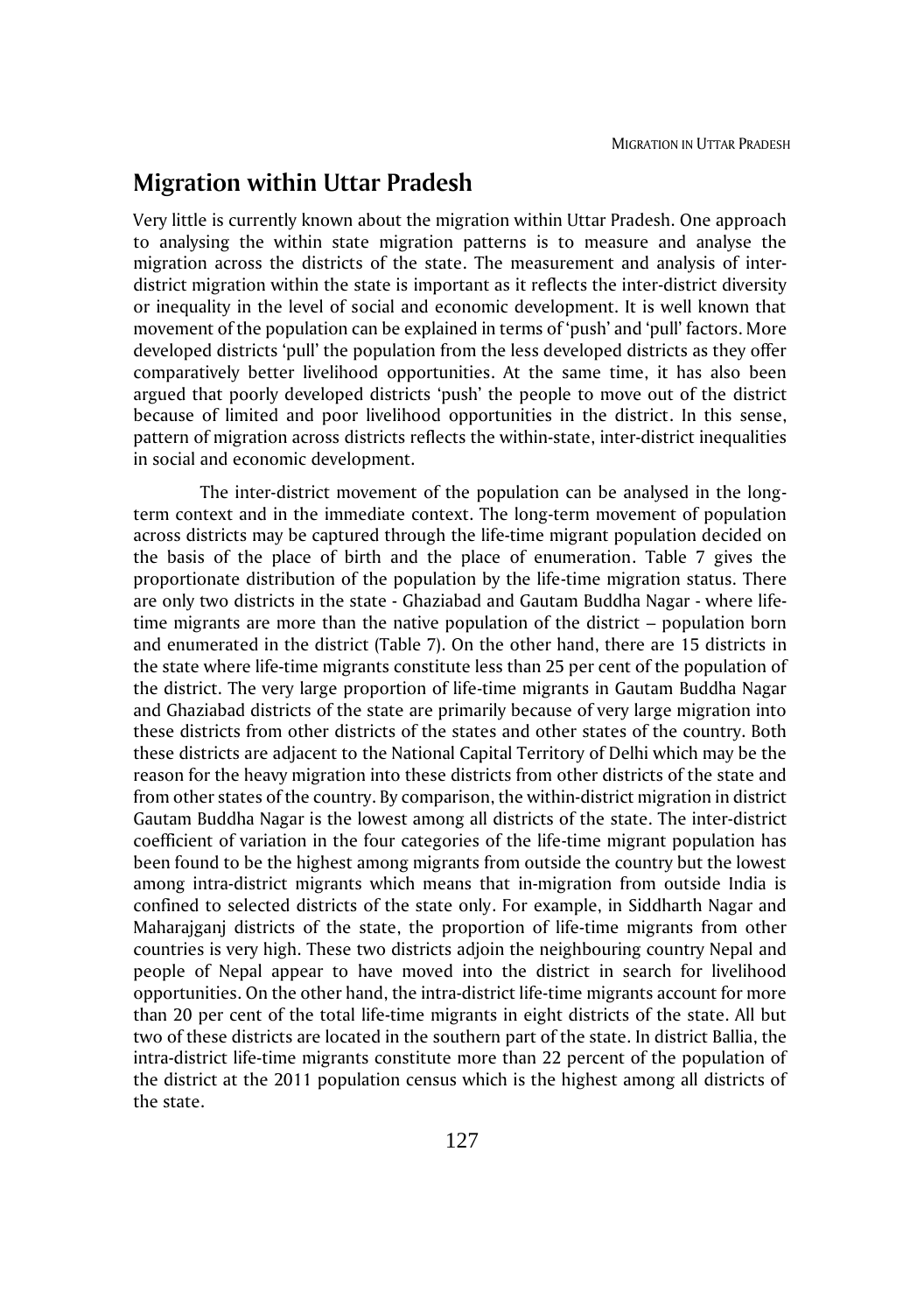Table 7: Distribution of the population by life-time migration status in districts of Uttar Pradesh, 2011

|                  | Code State/District  | Native |       |          | Life-time migrants |        |         |
|------------------|----------------------|--------|-------|----------|--------------------|--------|---------|
|                  |                      |        | All   | Intra-   | Inter-             | Inter- | Inter-  |
|                  |                      |        |       | district | district           | State  | country |
| $\boldsymbol{0}$ | <b>Uttar Pradesh</b> | 72.23  | 27.77 | 16.93    | 8.68               | 2.01   | 0.13    |
| 132              | Saharanpur           | 73.50  | 26.50 | 16.51    | 5.59               | 4.21   | 0.19    |
| 133              | Muzaffarnagar        | 72.26  | 27.74 | 16.74    | 8.54               | 2.40   | 0.07    |
| 134              | Bijnor               | 76.54  | 23.46 | 18.51    | 3.12               | 1.71   | 0.10    |
| 135              | Moradabad            | 77.22  | 22.78 | 14.01    | 7.23               | 1.43   | 0.07    |
| 136              | Rampur               | 79.38  | 20.62 | 12.46    | 5.87               | 2.11   | 0.17    |
| 137              | Jyotiba Phule Nagar  | 76.74  | 23.26 | 13.68    | 8.77               | 0.76   | 0.05    |
| 138              | Meerut               | 65.90  | 34.10 | 18.37    | 12.55              | 2.81   | 0.22    |
| 139              | Baghpat              | 73.23  | 26.77 | 11.85    | 13.37              | 1.51   | 0.04    |
| 140              | Ghaziabad            | 48.83  | 51.17 | 14.39    | 23.45              | 12.87  | 0.33    |
| 141              | Gautam Buddha Nagar  | 49.83  | 50.17 | 8.41     | 22.85              | 18.38  | 0.53    |
| 142              | Bulandshahr          | 72.78  | 27.22 | 15.45    | 10.45              | 1.24   | 0.05    |
| 143              | Aligarh              | 69.85  | 30.15 | 15.53    | 13.20              | 1.37   | 0.05    |
| 144              | Mahamaya Nagar       | 73.50  | 26.50 | 8.57     | 16.61              | 1.28   | 0.03    |
| 145              | Mathura              | 68.20  | 31.80 | 16.03    | 9.42               | 6.12   | 0.09    |
| 146              | Agra                 | 70.83  | 29.17 | 17.42    | 6.89               | 4.67   | 0.11    |
| 147              | Firozabad            | 70.74  | 29.26 | 15.12    | 13.22              | 0.84   | 0.08    |
| 148              | Mainpuri             | 73.62  | 26.38 | 11.14    | 14.67              | 0.55   | 0.03    |
| 149              | Budaun               | 78.08  | 21.92 | 14.34    | 6.84               | 0.68   | 0.05    |
| 150              | <b>Bareilly</b>      | 74.82  | 25.18 | 16.54    | 6.97               | 1.55   | 0.12    |
| 151              | Pilibhit             | 75.38  | 24.62 | 15.06    | 7.11               | 1.93   | 0.52    |
| 152              | Shahjahanpur         | 75.50  | 24.50 | 14.31    | 9.00               | 1.04   | 0.08    |
| 153              | Kheri                | 73.40  | 26.60 | 19.31    | 6.19               | 0.86   | 0.21    |
| 154              | Sitapur              | 74.24  | 25.76 | 20.14    | 5.19               | 0.36   | 0.05    |
| 155              | Hardoi               | 77.79  | 22.21 | 16.05    | 5.88               | 0.26   | 0.02    |
| 156              | Unnao                | 71.28  | 28.72 | 20.86    | 7.46               | 0.33   | 0.03    |
| 157              | Lucknow              | 60.60  | 39.40 | 16.70    | 19.23              | 3.25   | 0.22    |
| 158              | Rae Bareli           | 72.32  | 27.68 | 20.46    | 6.72               | 0.44   | 0.05    |
| 159              | Farrukhabad          | 74.40  | 25.60 | 11.12    | 13.58              | 0.87   | 0.03    |
| 160              | Kannauj              | 75.34  | 24.66 | 10.35    | 13.73              | 0.56   | 0.02    |
| 161              | Etawah               | 69.22  | 30.78 | 14.69    | 14.19              | 1.87   | 0.03    |
| 162              | Auraiya              | 70.89  | 29.11 | 12.18    | 16.12              | 0.78   | 0.02    |
| 163              | Kanpur Dehat         | 72.82  | 27.18 | 14.56    | 12.19              | 0.39   | 0.03    |
| 164              | Kanpur Nagar         | 70.95  | 29.05 | 11.10    | 15.95              | 1.80   | 0.19    |
| 165              | Jalaun               | 68.60  | 31.40 | 20.54    | 8.54               | 2.27   | 0.03    |
| 166              | Jhansi               | 67.60  | 32.40 | 18.15    | 6.19               | 8.00   | 0.06    |
| 167              | Lalitpur             | 70.97  | 29.03 | 20.03    | 1.92               | 7.05   | 0.02    |
| 168              | Hamirpur             | 71.88  | 28.12 | 16.35    | 10.56              | 1.18   | 0.02    |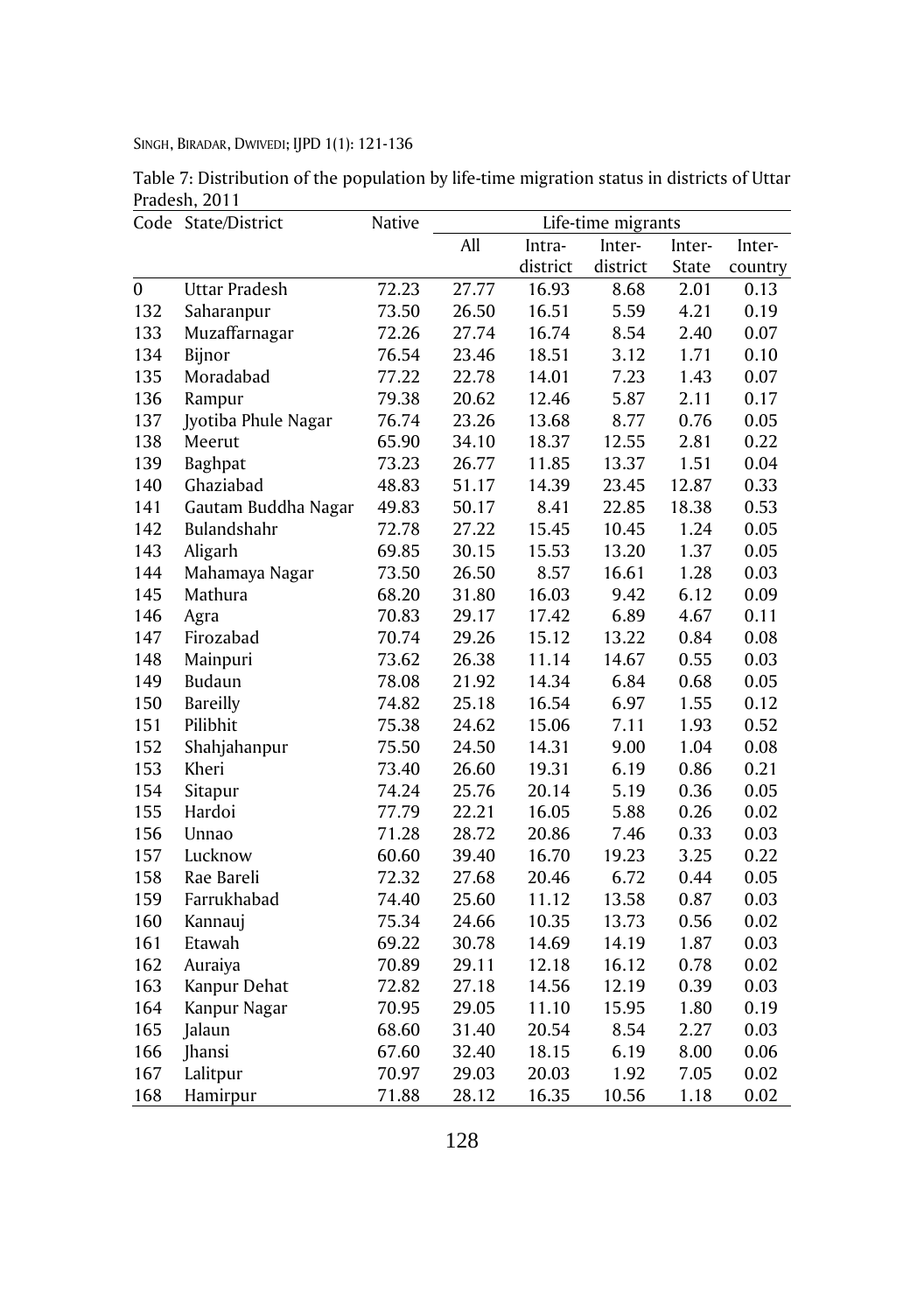MIGRATION IN UTTAR PRADESH

|     | Code State/District | Native | Life-time migrants |          |          |        |         |
|-----|---------------------|--------|--------------------|----------|----------|--------|---------|
|     |                     |        | All                | Intra-   | Inter-   | Inter- | Inter-  |
|     |                     |        |                    | district | district | State  | country |
| 169 | Mahoba              | 70.54  | 29.46              | 14.87    | 8.42     | 6.14   | 0.02    |
| 170 | Banda               | 73.76  | 26.24              | 18.30    | 5.28     | 2.63   | 0.02    |
| 171 | Chitrakoot          | 74.92  | 25.08              | 16.30    | 6.02     | 2.74   | 0.02    |
| 172 | Fatehpur            | 74.39  | 25.61              | 19.62    | 5.70     | 0.27   | 0.02    |
| 173 | Pratapgarh          | 73.98  | 26.02              | 18.92    | 6.70     | 0.39   | 0.02    |
| 174 | Kaushambi           | 74.15  | 25.85              | 20.75    | 4.76     | 0.31   | 0.02    |
| 175 | Allahabad           | 71.97  | 28.03              | 20.03    | 6.10     | 1.84   | 0.04    |
| 176 | Bara Banki          | 75.63  | 24.37              | 17.83    | 6.17     | 0.34   | 0.03    |
| 177 | Faizabad            | 72.93  | 27.07              | 18.62    | 7.74     | 0.64   | 0.06    |
| 178 | Ambedkar Nagar      | 74.95  | 25.05              | 17.37    | 7.28     | 0.36   | 0.03    |
| 179 | Sultanpur           | 72.70  | 27.30              | 19.21    | 7.56     | 0.48   | 0.03    |
| 180 | <b>Bahraich</b>     | 76.28  | 23.72              | 17.96    | 4.85     | 0.44   | 0.46    |
| 181 | Shrawasti           | 74.32  | 25.68              | 18.04    | 6.76     | 0.34   | 0.52    |
| 182 | Balrampur           | 76.86  | 23.14              | 17.12    | 5.15     | 0.43   | 0.43    |
| 183 | Gonda               | 73.88  | 26.12              | 19.38    | 6.17     | 0.50   | 0.06    |
| 184 | Siddharthnagar      | 76.23  | 23.77              | 16.92    | 5.06     | 0.52   | 1.26    |
| 185 | Basti               | 74.52  | 25.48              | 17.90    | 6.95     | 0.58   | 0.04    |
| 186 | Sant Kabir Nagar    | 74.77  | 25.23              | 14.87    | 9.87     | 0.42   | 0.07    |
| 187 | Mahrajganj          | 74.61  | 25.39              | 17.19    | 6.54     | 0.42   | 1.23    |
| 188 | Gorakhpur           | 71.60  | 28.40              | 19.81    | 7.43     | 0.93   | 0.16    |
| 189 | Kushinagar          | 74.01  | 25.99              | 18.11    | 4.33     | 3.46   | 0.10    |
| 190 | Deoria              | 72.76  | 27.24              | 18.93    | 4.71     | 3.56   | 0.04    |
| 191 | Azamgarh            | 73.86  | 26.14              | 19.17    | 6.60     | 0.31   | 0.06    |
| 192 | Mau                 | 75.90  | 24.10              | 13.96    | 9.65     | 0.45   | 0.03    |
| 193 | <b>Ballia</b>       | 72.33  | 27.67              | 22.21    | 3.07     | 2.37   | 0.01    |
| 194 | Jaunpur             | 72.12  | 27.88              | 19.20    | 8.20     | 0.44   | 0.04    |
| 195 | Ghazipur            | 73.35  | 26.65              | 19.55    | 5.25     | 1.76   | 0.06    |
| 196 | Chandauli           | 71.84  | 28.16              | 17.76    | 6.89     | 3.46   | 0.05    |
| 197 | Varanasi            | 68.14  | 31.86              | 20.22    | 9.35     | 2.21   | 0.08    |
| 198 | Sant Ravidas Nagar  | 73.40  | 26.60              | 14.08    | 11.76    | 0.73   | 0.03    |
| 199 | Mirzapur            | 73.51  | 26.49              | 17.03    | 8.24     | 1.19   | 0.02    |
| 200 | Sonbhadra           | 68.70  | 31.30              | 18.37    | 6.86     | 6.02   | 0.05    |
| 201 | Etah                | 72.29  | 27.71              | 12.04    | 14.92    | 0.69   | 0.04    |
| 202 | Kanshiram Nagar     | 75.68  | 24.32              | 9.65     | 13.59    | 1.04   | 0.03    |

Source: Authors' calculations based on 2011 population census

Estimation of district-specific in-migration rate, out-migration rate, and netmigration rate during the period 2001-2011 is not possible because the relevant data are not available from the 2011 population census. Special tables for district-wise migrants reporting duration of residence of 0-9 years were prepared by the Registrar General and Census Commissioner of India for the first time based on the 2001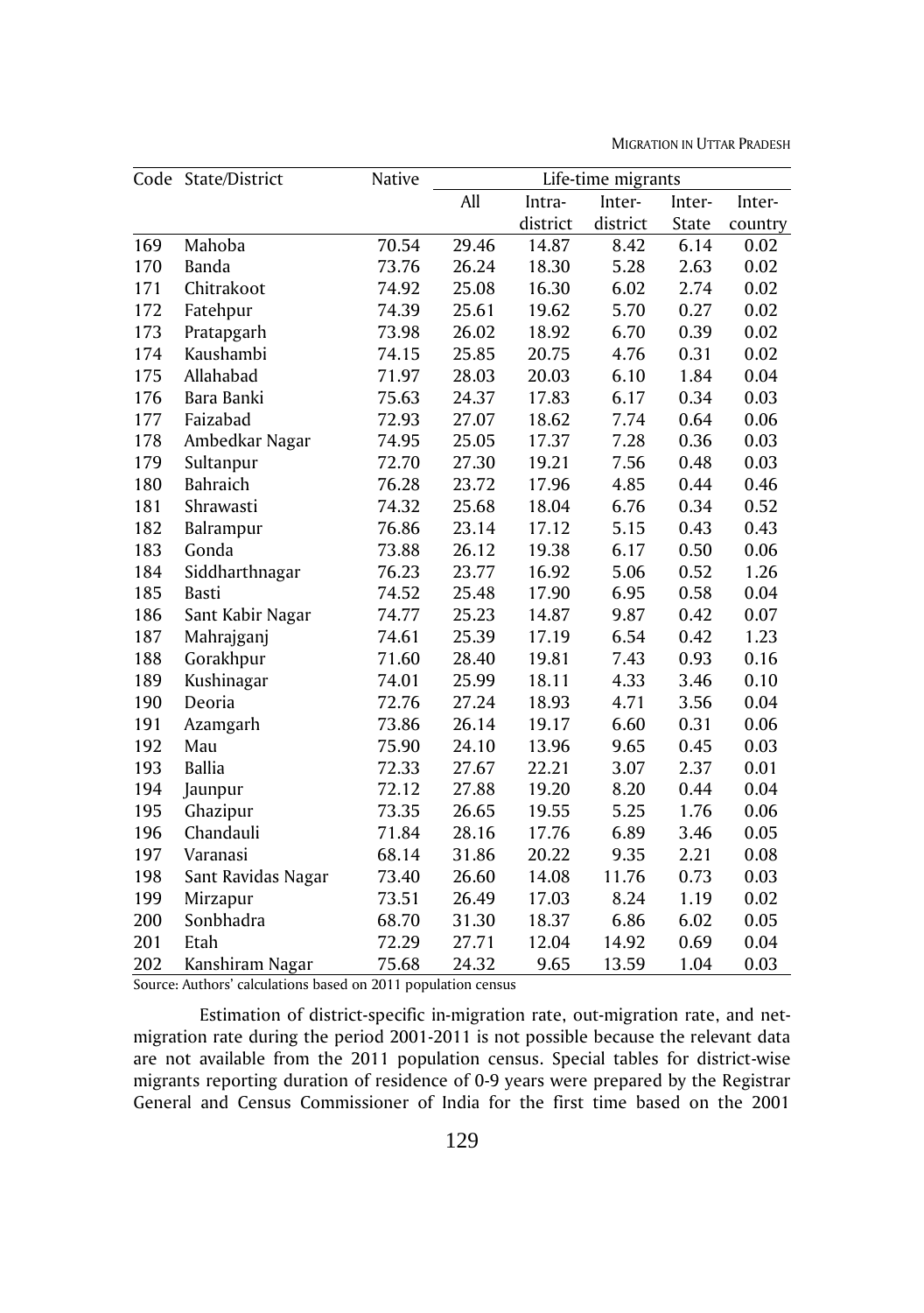population census. A flow of 594 district as they existed at the time of 2001 population census, was made to know how many persons moved into a particular district from other districts of the country during the last 10 years as well how many persons moved out of the district during the last 10 years. This tabulation permit estimation of districtspecific in migration, out migration and net migration rates for the period 1991-2001. However, similar special tabulations have not been carried out based on the 2011 population census because of the increase in the number of districts in the country from 594 in 2001 to 640 in 2011 so that estimation of in migration, out migration and net migration rate for the period 2001-2011 is not possible.

Table 8 presents in-migration, out-migration, and net migration rates, separately for males and females, for districts of the state for the period 1991-2001 as derived from the data available from the 2001 population census. The analysis is limited to 70 districts as they existed at the time of 2001 population census. It may be seen from the table that there were 7 districts where male in migration rate was higher than the male out migration rate. There are only two districts – Gautam Buddha Nagar and Ghaziabad – where the male in migration rate was more than 10 per cent during the period 1991-2001. Besides these two districts, Lucknow is the only other district where the in-migration rate was more than 5 percent. By contrast, the male out migration rate was at least 5 percent in 9 districts with the highest male out migration rate recorded in district Gorakhpur.

On the other hand, female in migration rate was found to be higher than the female out migration rate in 20 districts. The female in migration rate was more than 12 per cent in district Gautam Buddha Nagar which is the highest among all districts. Gautam Buddha Nagar is the only district where female in migration rate was more than 15 per cent during 1991-2001. The female in migration rate is found to be more than 10 per cent in district Ghaziabad also. In addition, there are 16 districts where female in migration rate is estimated to be more than 5 percent but less than 10 percent during 1991-2001. By contrast, in 29 districts, the female out migration rate is found to be more than 5 per cent with the highest female out migration rate recorded in district Etawah which is the only district where the female out migration rate was more than 10 per cent.

Table 8 reflects substantial inter-district variation in in-migration and outmigration rates for both males and females and for both sexes combined. The net inmigration rate is found to be the highest in district Gautam Buddha Nagar which is the only district where the net migration rate is more than 10 percent. There are, however, only 11 districts where the net migration rate is positive which means that these districts are nete in-migrant districts of the state. In the remaining districts, the met migration rate is negative which means that these districts are net out-migrant districts.

The inter-district migration pattern is different in males compared to females. In case of males, the net migration rate is positive in only 7 districts whereas in case of females, the net migration rate is positive in 19 districts. The net migration rate for both male and female is, however, found to be the highest in district Gautam Buddha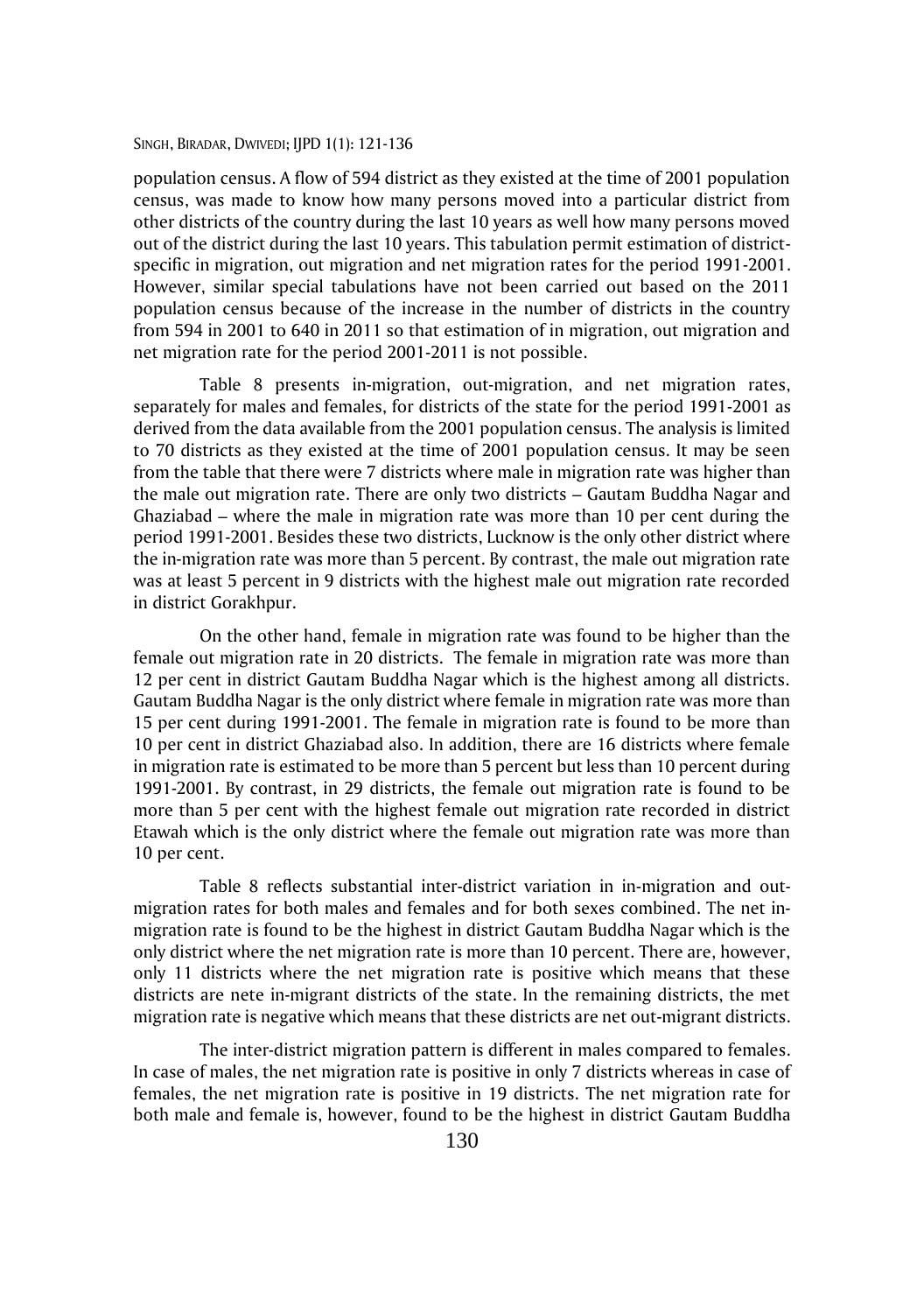Nagar. The male in-migration rate in district Gautam Buddha Nagar is estimated to be more than 52 times the net migration rate district Shrawasti, the district with the lowest male in migration rate in the state. Similarly, the female in migration rate in district Gautam Buddha Nagar, the district with the highest female in migration rate is found to be more than 11 times the female in-migration rate in district Bahraich, the district with the lowest female in-migration rate. It may, however, be seen from table 8 that majority of the districts of the state are out-migrant districts. People move out of majority of the districts in search of better livelihood or employment opportunities.



Figure 13: Net migration rate in districts of Uttar Pradesh, 1991-2001 Remarks: Labels in the map are district codes (Table 7). In 2001, district Kanshiram Nagar was part of district Etah.

Source: Authors

The male net migration rate has been found to be negative in all but 7 districts of the state. The 7 districts with positive net migration rate are: Gautam Buddha Nagar, Ghaziabad, Lucknow, Sonbhadra, Kanpur Nagar, Kheri and Jyotiba Phule Nagar. On the other hand, the female net migration rate is found to be negative in 50 districts. The male migration pattern across the districts of the state has been found to be different from inter-district female migration because main factors for male migration are different from main factors for female migration. The male migration whether inmigration or out-migration is primarily in the context of employment and livelihood opportunities and therefore is determined by both push and pull factors of migration. The female migration, either in-migration or out-migration, is primarily in the context of the marriage of the female and is not determined by the conventional push and pull factors of migration. Employment plays a minor role in deciding female migration across the districts of the state.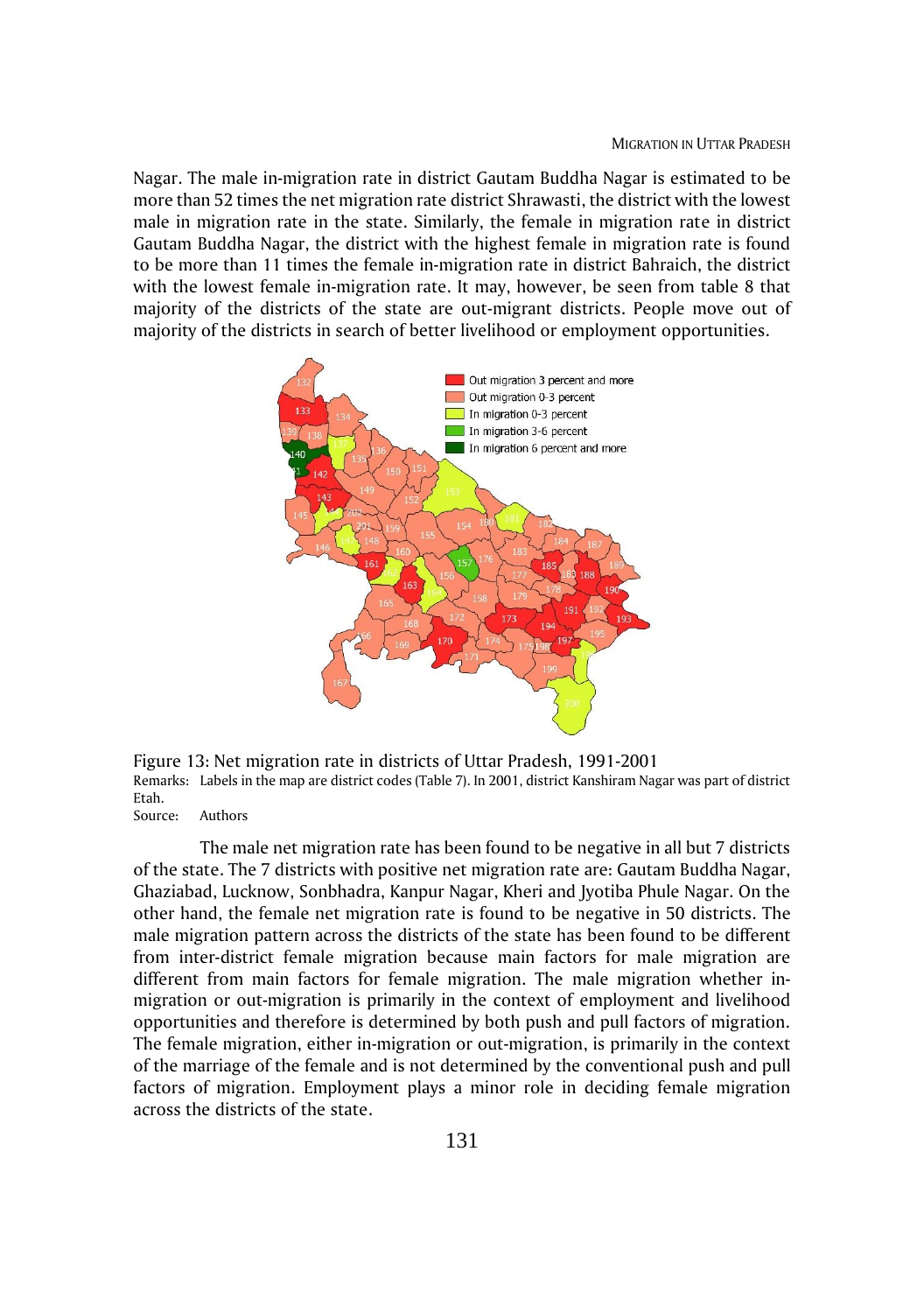

Figure 3: Male net migration rate in districts of Uttar Pradesh, 1991-2001 Remarks: Labels in the map are district codes (Table 7). In 2001, district Kanshiram Nagar was part of district Etah.

Source: Authors



Figure 4: Male net migration rate in districts of Uttar Pradesh, 1991-2001 Remarks: Labels in the map are district codes (Table 7). In 2001, district Kanshiram Nagar was part of district Etah. Source: Authors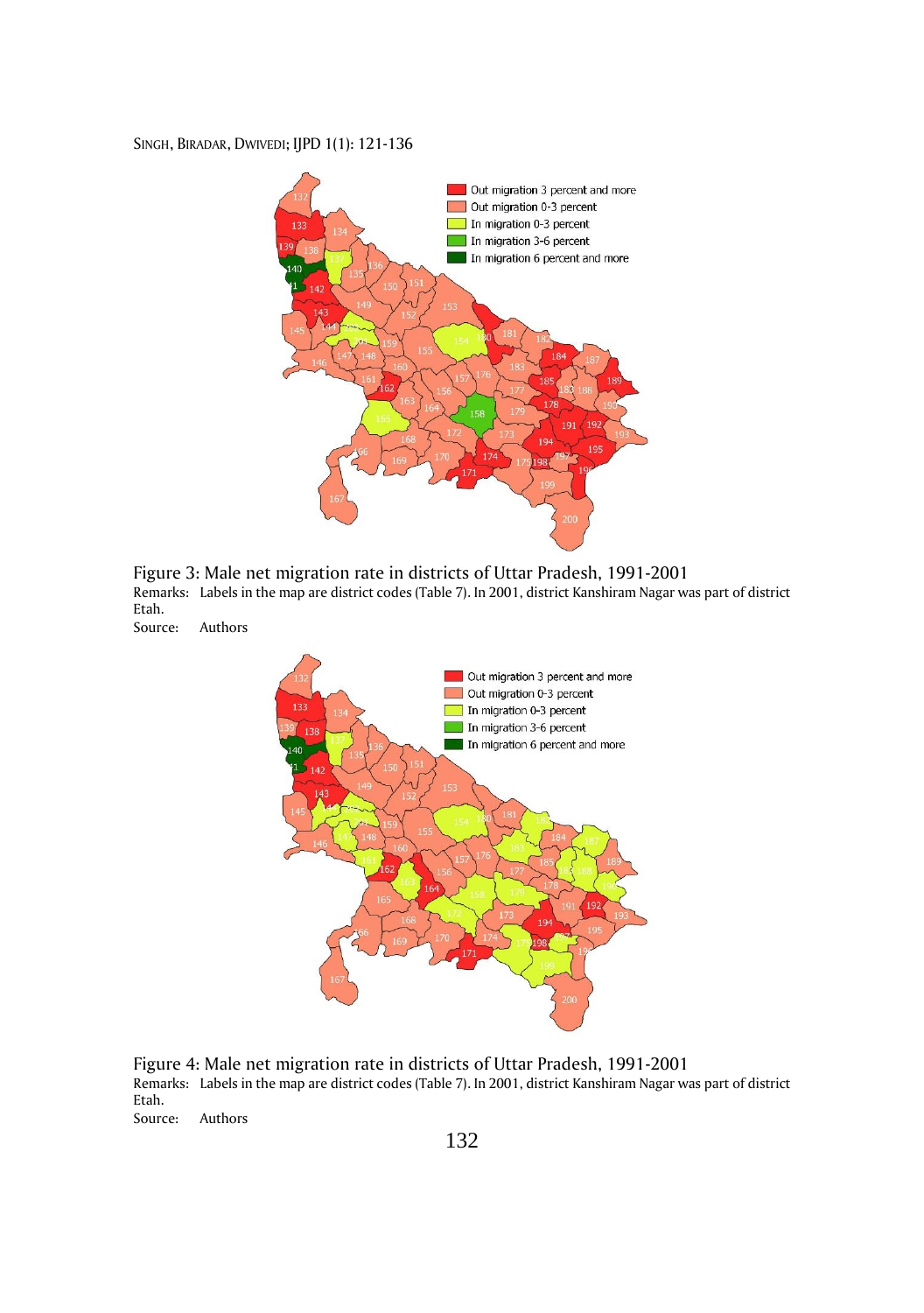| Districts           |              | In-migration rate |       | Out-migration rate |           |       |              | Net migration rate |         |
|---------------------|--------------|-------------------|-------|--------------------|-----------|-------|--------------|--------------------|---------|
|                     | $\mathsf{P}$ | M                 | F     | P                  | M         | F     | $\mathsf{P}$ | M                  | F       |
| Saharanpur          | 4.45         | 1.11              | 3.74  | 2.33               | 2.87      | 6.27  | $-2.12$      | $-1.77$            | $-2.52$ |
| Muzaffarnagar       | 6.02         | 0.80              | 4.43  |                    | 2.49 4.22 | 8.08  | $-3.52$      | $-3.42$            | $-3.64$ |
| Bijnor              | 3.62         | 0.58              | 2.08  |                    | 1.28 2.95 | 4.38  | $-2.34$      | $-2.37$            | $-2.30$ |
| Moradabad           | 3.26         | 0.95              | 3.92  | 2.34               | 2.10      | 4.59  | $-0.92$      | $-1.14$            | $-0.67$ |
| Rampur              | 3.50         | 0.95              | 3.73  |                    | 2.25 2.42 | 4.73  | $-1.25$      | $-1.47$            | $-1.01$ |
| Jyotiba Phule Nagar | 1.88         | 0.91              | 4.25  |                    | 2.48 0.89 | 2.99  | 0.60         | 0.02               | 1.26    |
| Meerut              | 6.47         | 2.14              | 5.84  | 3.87               | 4.34      | 8.91  | $-2.60$      | $-2.20$            | $-3.07$ |
| <b>Baghpat</b>      | 6.22         | 1.01              | 6.78  |                    | 3.66 4.24 | 8.56  | $-2.56$      | $-3.23$            | $-1.77$ |
| Ghaziabad           | 3.97         | 10.05             | 13.65 | 11.71              | 2.32      | 5.89  | 7.75         | 7.73               | 7.76    |
| Gautam Buddha Nagar | 2.70         | 12.02             | 16.86 | 14.23              | 1.51      | 4.11  | 11.54        | 10.51              | 12.75   |
| Bulandshahr         | 6.95         | 0.75              | 4.50  | 2.51               | 5.02      | 9.15  | $-4.45$      | $-4.27$            | $-4.65$ |
| Aligarh             | 6.48         | 1.21              | 5.45  | 3.17               | 4.28      | 9.03  | $-3.30$      | $-3.07$            | $-3.58$ |
| Hathras             | 3.48         | 0.77              | 8.01  | 4.12               | 1.65      | 5.62  | 0.64         | $-0.87$            | 2.40    |
| Mathura             | 6.12         | 1.94              | 7.12  | 4.31               | 3.81      | 8.86  | $-1.81$      | $-1.87$            | $-1.74$ |
| Agra                | 4.66         | 0.82              | 4.09  |                    | 2.32 2.88 | 6.77  | $-2.34$      | $-2.05$            | $-2.68$ |
| Firozabad           | 3.04         | 1.23              | 6.01  | 3.43               | 1.55      | 4.79  | 0.39         | $-0.32$            | 1.22    |
| Etah                | 5.09         | 0.61              | 5.10  | 2.67               | 3.24      | 7.26  | $-2.41$      | $-2.63$            | $-2.16$ |
| Mainpuri            | 5.34         | 0.74              | 6.84  | 3.56               | 3.05      | 8.00  | $-1.78$      | $-2.31$            | $-1.16$ |
| Budaun              | 3.87         | 0.50              | 4.01  | 2.11               | 2.57      | 5.41  | $-1.76$      | $-2.06$            | $-1.40$ |
| <b>Bareilly</b>     | 3.48         | 1.24              | 3.70  |                    | 2.39 2.33 | 4.81  | $-1.10$      | $-1.09$            | $-1.11$ |
| Pilibhit            | 2.68         | 0.93              | 3.85  | 2.30               | 1.37      | 4.17  | $-0.38$      | $-0.43$            | $-0.32$ |
| Shahjahanpur        | 2.89         | 0.78              | 4.58  | 2.52               | 1.28      | 4.79  | $-0.37$      | $-0.50$            | $-0.22$ |
| Kheri               | 0.65         | 0.81              | 2.78  |                    | 1.73 0.24 | 1.12  | 1.08         | 0.57               | 1.66    |
| Sitapur             | 1.75         | 0.42              | 2.28  | 1.28               | 1.08      | 2.52  | $-0.47$      | $-0.66$            | $-0.24$ |
| Hardoi              | 2.70         | 0.36              | 3.02  | 1.58               | 1.59      | 4.02  | $-1.12$      | $-1.23$            | $-0.99$ |
| Unnao               | 3.15         | 0.88              | 2.90  | 1.83               | 2.51      | 3.86  | $-1.31$      | $-1.63$            | $-0.97$ |
| Lucknow             | 3.33         | 6.18              | 6.84  |                    | 6.49 2.57 | 4.18  | 3.16         | 3.60               | 2.66    |
| Rae Bareli          | 3.27         | 0.91              | 2.61  | 1.73               | 3.13      | 3.40  | $-1.53$      | $-2.23$            | $-0.80$ |
| Farrukhabad         | 5.60         | 0.87              | 6.13  | 3.28               | 3.02      | 8.65  | $-2.32$      | $-2.15$            | $-2.51$ |
| Kannauj             | 3.45         | 0.62              | 5.94  | 3.09               | 1.63      | 5.55  | $-0.36$      | $-1.01$            | 0.39    |
| Etawah              | 8.89         | 1.04              | 5.92  |                    | 3.29 6.17 | 12.07 | $-5.60$      | $-5.13$            | $-6.15$ |
| Auraiya             | 3.10         | 1.15              | 7.48  | 4.07               | 1.36      | 5.12  | 0.97         | $-0.21$            | 2.36    |
| Kanpur Dehat        | 5.79         | 0.94              | 4.29  | 2.48               | 3.90      | 8.00  | $-3.31$      | $-2.96$            | $-3.72$ |
| Kanpur Nagar        | 4.04         | 3.82              | 4.82  |                    | 4.28 2.72 | 5.60  | 0.24         | 1.10               | $-0.78$ |
| Jalaun              | 4.07         | 0.50              | 3.85  | 2.03               | 2.52      | 5.91  | $-2.04$      | $-2.02$            | $-2.06$ |
| Jhansi              | 5.22         | 1.62              | 5.83  | 3.58               | 3.10      | 7.67  | $-1.65$      | $-1.48$            | $-1.84$ |
| Lalitpur            | 2.98         | 1.05              | 4.57  | 2.70               | 1.55      | 4.61  | $-0.28$      | $-0.50$            | $-0.04$ |
| Hamirpur            | 4.69         | 0.85              | 4.63  | 2.59               | 2.77      | 6.94  | $-2.10$      | $-1.92$            | $-2.32$ |
| Mahoba              | 5.14         | 1.40              | 7.24  | 4.11               | 3.14      | 7.44  | $-1.03$      | $-1.74$            | $-0.20$ |
| Banda               | 5.81         | 0.84              | 3.29  | 1.97               | 4.69      | 7.12  | $-3.84$      | $-3.85$            | $-3.83$ |

Table 8: Migration rates (percent) in districts of Utter Pradesh during 1991-2001.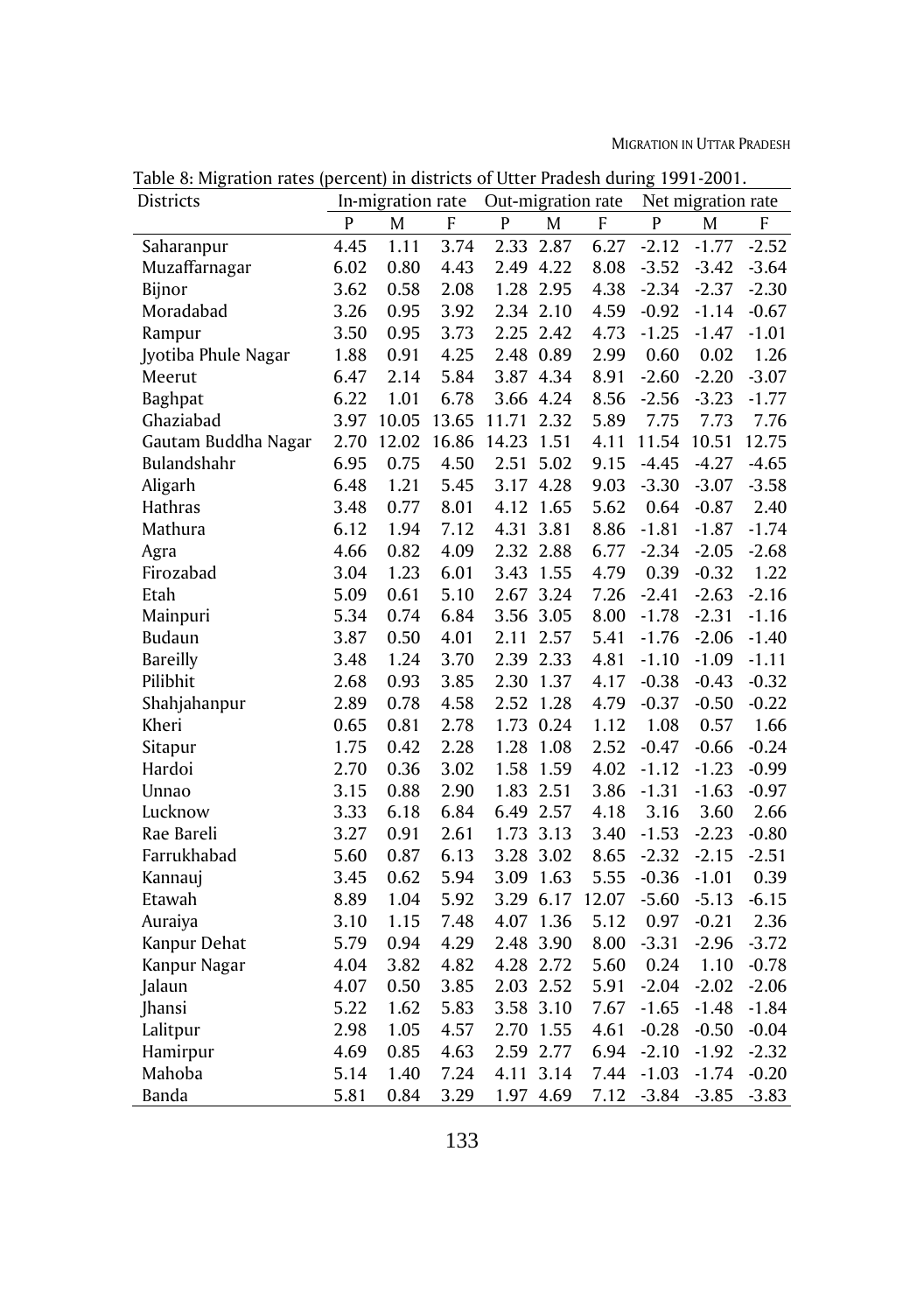| Districts          |      | In-migration rate |      | Out-migration rate |           |      |         | Net migration rate |         |
|--------------------|------|-------------------|------|--------------------|-----------|------|---------|--------------------|---------|
|                    | P    | M                 | F    | P                  | M         | F    | P       | M                  | F       |
| Chitrakoot         | 2.32 | 0.78              | 3.85 | 2.21               | 1.58      | 3.16 | $-0.11$ | $-0.81$            | 0.70    |
| Fatehpur           | 3.24 | 0.46              | 2.16 | 1.26               | 2.71      | 3.83 | $-1.97$ | $-2.25$            | $-1.66$ |
| Pratapgarh         | 5.28 | 0.54              | 2.55 | 1.54               | 5.62      | 4.95 | $-3.74$ | $-5.09$            | $-2.40$ |
| Kaushambi          | 1.03 | 0.24              | 1.57 | 0.87               | 0.63      | 1.48 | $-0.16$ | $-0.39$            | 0.10    |
| Allahabad          | 4.33 | 1.28              | 1.85 |                    | 1.54 4.18 | 4.51 | $-2.79$ | $-2.90$            | $-2.66$ |
| Barabanki          | 2.01 | 0.60              | 2.38 | 1.43               | 1.39      | 2.71 | $-0.58$ | $-0.80$            | $-0.33$ |
| Faizabad           | 4.91 | 1.37              | 3.21 | 2.26               | 4.92      | 4.89 | $-2.65$ | $-3.56$            | $-1.68$ |
| Ambedkar Nagar     | 1.97 | 0.73              | 2.71 | 1.71               | 1.67      | 2.27 | $-0.26$ | $-0.94$            | 0.44    |
| Sultanpur          | 4.33 | 1.06              | 3.16 | 2.10               | 4.25      | 4.42 | $-2.23$ | $-3.19$            | $-1.25$ |
| <b>Bahraich</b>    | 1.54 | 0.45              | 1.48 | 0.93               | 1.29      | 1.84 | $-0.62$ | $-0.84$            | $-0.36$ |
| Shrawasti          | 0.80 | 0.23              | 2.72 | 1.39               | 0.37      | 1.29 | 0.59    | $-0.14$            | 1.43    |
| Balrampur          | 1.79 | 0.39              | 1.78 | 1.04               | 1.83      | 1.74 | $-0.74$ | $-1.44$            | 0.04    |
| Gonda              | 3.90 | 0.62              | 2.46 | 1.50               | 3.98      | 3.81 | $-2.40$ | $-3.36$            | $-1.35$ |
| Siddharthnagar     | 3.61 | 0.48              | 1.81 | 1.13               | 4.27      | 2.92 | $-2.49$ | $-3.79$            | $-1.11$ |
| Basti              | 5.84 | 0.71              | 2.34 | 1.50               | 6.02      | 5.66 | $-4.34$ | $-5.31$            | $-3.31$ |
| Sant Kabir Nagar   | 2.70 | 0.59              | 3.84 | 2.19               | 2.45      | 2.97 | $-0.51$ | $-1.85$            | 0.87    |
| Maharajganj        | 1.61 | 0.48              | 2.31 | 1.37               | 1.38      | 1.86 | $-0.24$ | $-0.90$            | 0.45    |
| Gorakhpur          | 6.16 | 1.12              | 2.68 | 1.89               | 6.72      | 5.57 | $-4.27$ | $-5.60$            | $-2.89$ |
| Kushinagar         | 2.38 | 0.58              | 2.70 | 1.62               | 2.36      | 2.40 | $-0.76$ | $-1.78$            | 0.30    |
| Deoria             | 5.25 | 0.48              | 2.39 | 1.43               | 5.50      | 4.99 | $-3.81$ | $-5.03$            | $-2.60$ |
| Azamgarh           | 5.77 | 0.61              | 2.20 | 1.41               | 6.19      | 5.36 | $-4.36$ | $-5.58$            | $-3.16$ |
| Mau                | 3.76 | 0.73              | 3.36 | 2.03               | 3.39      | 4.14 | $-1.73$ | $-2.66$            | $-0.79$ |
| <b>Ballia</b>      | 5.01 | 0.26              | 1.51 | 0.87               | 5.09      | 4.94 | $-4.15$ | $-4.83$            | $-3.43$ |
| Jaunpur            | 6.28 | 0.75              | 3.14 | 1.95               | 6.61      | 5.95 | $-4.32$ | $-5.86$            | $-2.80$ |
| Ghazipur           | 4.22 | 0.45              | 2.39 | 1.41               | 4.13      | 4.31 | $-2.81$ | $-3.67$            | $-1.93$ |
| Chandauli          | 1.82 | 1.05              | 3.69 | 2.32               | 1.13      | 2.56 | 0.50    | $-0.09$            | 1.13    |
| Varanasi           | 5.80 | 1.70              | 2.71 | 2.18               | 4.99      | 6.70 | $-3.62$ | $-3.29$            | $-3.99$ |
| Sant Ravidas Nagar | 3.41 | 0.69              | 4.64 | 2.58               | 2.65      | 4.23 | $-0.83$ | $-1.96$            | 0.41    |
| Mirzapur           | 3.04 | 0.69              | 4.17 | 2.34               | 2.01      | 4.18 | $-0.70$ | $-1.32$            | $-0.01$ |
| Sonbhadra          | 1.66 | 3.65              | 5.40 | 4.48 0.88          |           | 2.52 | 2.82    | 2.77               | 2.88    |

SINGH, BIRADAR, DWIVEDI; IJPD 1(1): 121-136

Remarks: Net migration rate  $=$  In-migration rate  $-$  Out-migration rate

P=Person; M=Male; F=Female

Source: Authors' calculations

## **Conclusions**

This paper has analysed the patterns of migration in Uttar Pradesh along with the reasons for migration. The paper has also analysed, for the first time, migration across the districts of the state. Data available from the population census suggest that Uttar Pradesh remains an out-migration state as the rate of migration out of the state is higher than the rate of migration into the state. The primary reason for male migration in the state is employment but marriage is the primary reason for female migration. A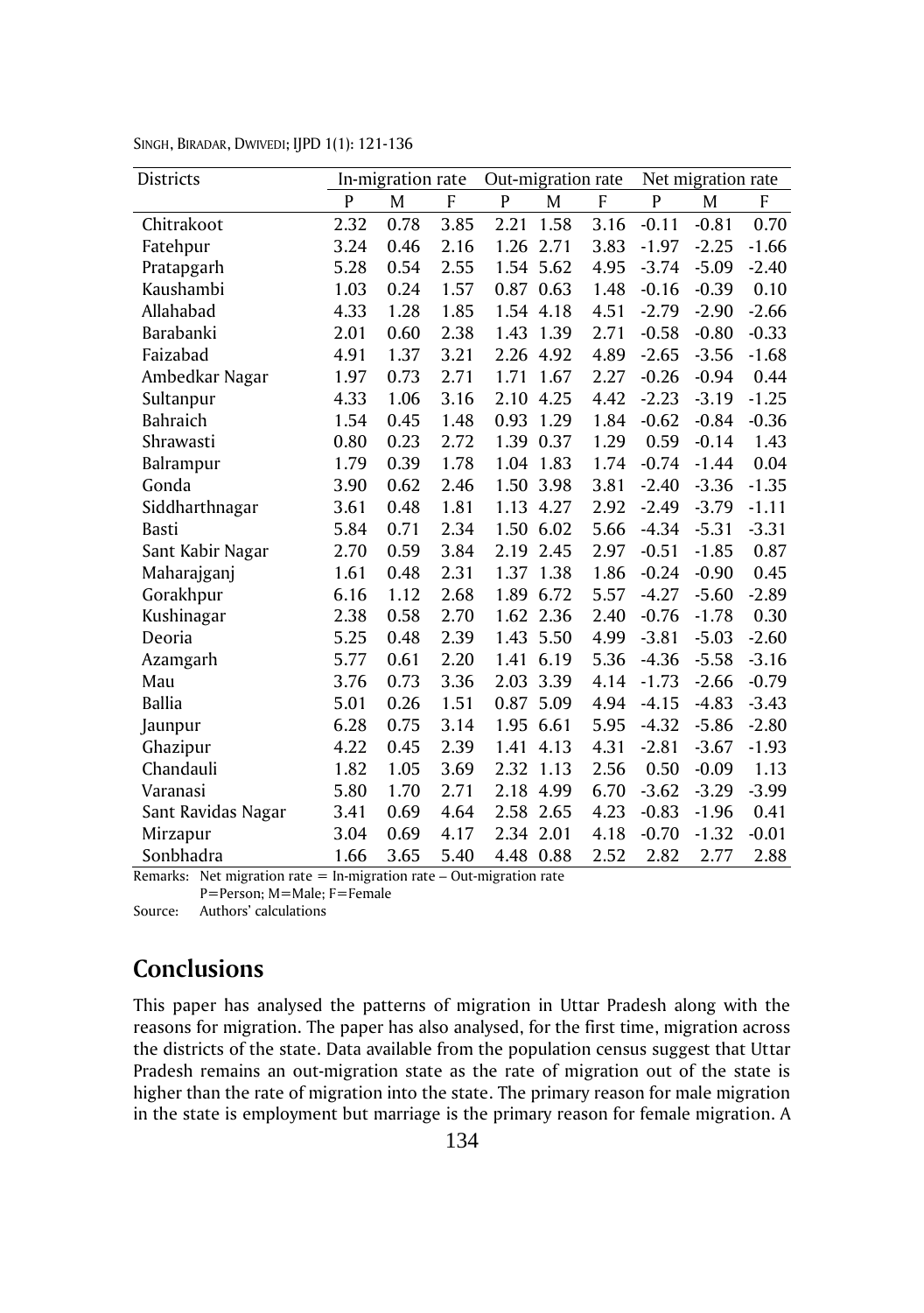substantial proportion of migration is also attributed to the movement with the household. Other reasons of migration are largely irrelevant to the movement of the population into or out of the state.

The inter-district movement of the population within the state, as revealed through the present analysis, reflects the disparities in social and economic development across the districts of the state. The in-migration districts of the state are comparatively more developed than the out-migration districts and the pace of social and economic development has been quite rapid in these districts in the recent past. The present analysis also indicates that the inter-district disparities in social and economic development within the state appear to have increased over time. This is a matter of concern.

### **References**

- Banarjee A, Raju S (2009) Gendered mobility: women migrants and work in urban India, *Economic and Political Weekly* 44(28):115-124.
- Bhagat RB (2010) Internal migration in India: are the underprivileged migrating more? *Asia Pacific Population Journal* 25(1): 27-45.
- Census of India (2019) Migration Tables, census of India 2011, soft copy, https://:censusindia.nic.in
- Davis K (1951) *The population of India and Pakistan.* New York, Princeton University Press.
- Government of India (2011) *Census of India 2011. Meta Data*. New Delhi, Office of the Registrar General and Census Commissioner.
- Mazumdar I, Neetha N, Agnihotri I (2013) Migration and gender in India. *Economic and Political Weekly,48(10)* 54-64.
- Keshri K, Bhagat RB (2012) Temporary and seasonal migration: regional pattern, characteristics, and associated factors. *Economic and Political Weekly* 47(4), 81- 88.
- Kundu A, Saraswati L. R. (2012) Migration and exclusionary urbanisation in India. *Economic and Political weekly 47(26/27)*, 19-227.
- Lingam L (1998) Migrant women, work participation and urban experiences. *Indian Journal of Social Work* 59: 807-823.
- Premi MK (1980) Aspects of female migration in India. *Economic and Political Weekly*,15(April12), 714-720.
- Premi MK (1984) Internal migration in India 1961-81. *Social Action* 34(3): 274-285.
- Roy BK (1991) On the questions of migration in India: challenges and opportunities. *GeoJournal* 23(3): 257-268.